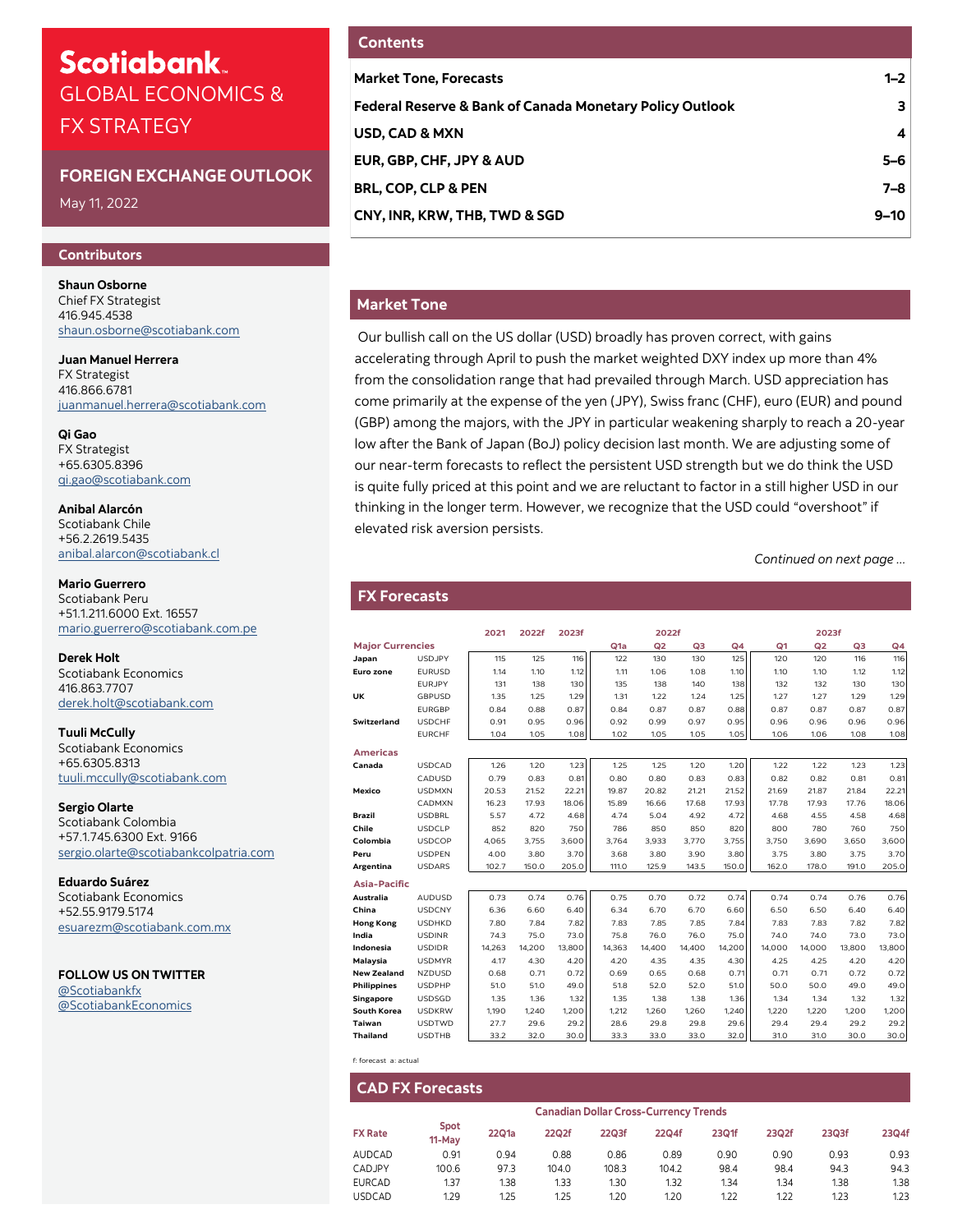# **Market Tone**

Yields and spreads (over its major currency peers) continue to provide essential support for the USD and make it an expensive short against currencies with significantly lower yield regimes. Geo-political risks and equity market volatility add to the USD's underpinning and seem likely to remain a factor in the weeks ahead. There is no early end in sight to the Ukraine conflict, markets are having to adjust to higher rates and seasonal trends for stocks may turn more challenging over the next few weeks ("sell in May"). While there are obvious, longer-term structural negatives hanging over the USD from a fundamental point of view (large current account and budget deficits, for example), these factors are not relevant at present. Rather, we think the biggest risk for the USD comes from messaging from the Fed which suggested at the early May FOMC meeting that the pace of rate hikes may slow after July as policy settings get closer to "neutral". Markets are already discounting the Fed funds target rate getting to 3% in early 2023 so there is little room—at this point—for additional rate support to be priced in. Any sign of economic weakness, which could suggest the Fed rate cycle peaks below where markets expect now (or even opens the door to rate cuts in late-2023), will be negative for the USD.

Both the Canadian dollar (CAD) and Mexican peso (MXN) have held up relatively better against the boisterous USD over the past two months. In both countries, central banks have been active in policy tightening and we continue to look for the Bank of Canada (BoC) to boost interest rates significantly amid above target inflation and resilient growth. The CAD has surged on the crosses, pressing the likes of the EUR, GBP and JPY to multi-year lows. It has, however, found making progress against the USD harder to sustain despite Q1 GDP shaping up more strongly than the US, where the economy contracted (if only for temporary reasons). Equity market volatility remains a drag on the CAD's performance. In Mexico, the central bank is expected to tighten further but policy makers will be attentive to price developments and the course of the economic recovery. Market uncertainties (geo-political, risk appetite) may mean USDMXN remains supported above the 20 zone.

Among the majors, the plunge in the JPY over the past month is the most eye-catching development. After a protracted period of range trading below the 115 zone, the USD's appreciation through March accelerated in April after the BoJ reiterated (and strengthened) its yield curve control policy and the view, expressed by Governor Kuroda, that the weak JPY was a net benefit for the Japanese economy. Yield differentials are a clear negative for the JPY but the recent weakening in the country's trade performance and negative terms of trade developments are bearish factors as well. JPY weakness spilled over into the Asian regional currencies, where competitive considerations do shape currency movements. The Chinese yuan (CNY) and Korean won (KRW) fell sharply over the past month, with slowing activity in China amid the country's aggressive lockdown measures also weighing on the CNY. Downside risks for the JPY remain, particularly if commodity prices pick up renewed momentum but we think the JPY is starting to look oversold from a medium-term point of view after a relentless, near 15% rise in the USD since early March.

In Europe, a decisive win for French President Macron in April's election was not the catalyst for a EUR rally that it was in 2017. Rather, investors remain focused on the war in Ukraine, European energy security and the risks of negative economic consequences that could stem from an escalation in the conflict. Nevertheless, European Central Bank (ECB) policy makers appear intent on raising interest rates to combat inflation. Modest rate rises are possible over the balance of the year but we err on the side of the ECB tightening a little less than market expectations currently and feel that policy tightening that will barely get short-term rates above zero will still leave the EUR at a significant rate disadvantage versus most of its peers. A quick end to the war in Ukraine or a negative development for the USD is needed to lift the EUR materially in the next few months, we feel. Bank of England (BoE) policy makers are also likely to extend the moderate tightening in monetary policy that started late last year a little further. But the UK cost of living crisis represents a significant restraint on consumer activity. The BoE rate cycle is likely to proceed with very cautiously and peak significantly below current market expectations, representing a downside risk for the GBP.

Pacific Alliance currencies fell sharply in April as domestic inflationary pressures intensified but losses have stabilized more recently as policy makers have reaffirmed their commitment to battling prices with larger than expected increases in benchmark interest rates (Chile, Colombia).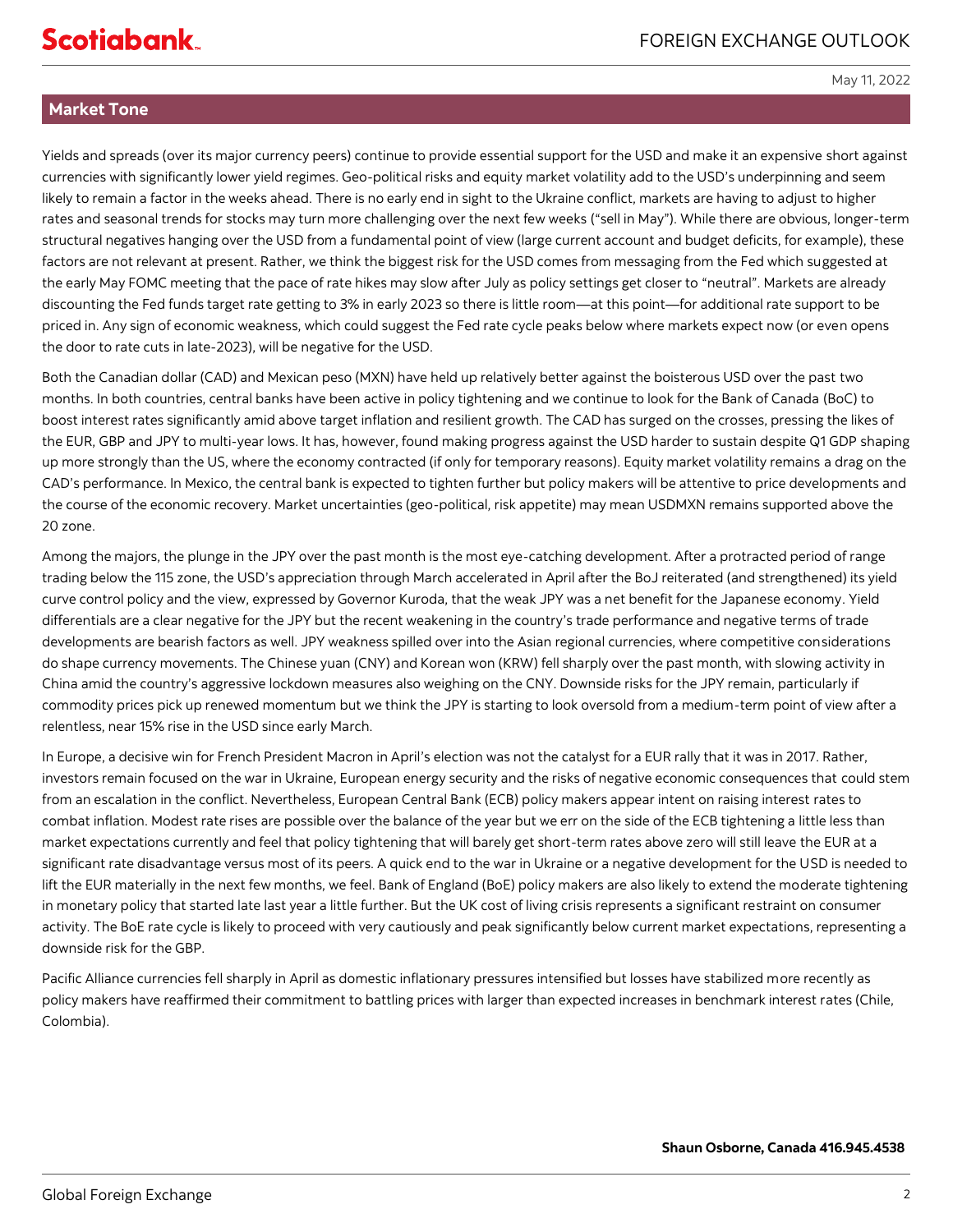# <span id="page-2-0"></span>**Federal Reserve and Bank of Canada Monetary Policy Outlook**

# **FEDERAL RESERVE—WHAT'S BETTER THAN 50-50**

Scotiabank Economics forecasts three half-point hikes over the June, July and September meetings followed by quarter point hikes in November and December. Our present forecast anticipates ending 2022 at a policy rate of 3% and then maintaining this rate throughout 2023. The result would be to slightly overshoot estimates of the nominal neutral policy rate by approximately half a percentage point.

Tightened financial conditions are to be expected as a key ingredient to transmitting tighter monetary policy throughout the economy and the financial system and they reflect priced expectations for policy action. To date those broad financial conditions have not changed to the point to which we would judge there to be risk of inviting greater caution by the Federal Reserve.

# **BANK OF CANADA—THE BEST SHOT AT NEUTRAL**

Scotiabank Economics forecasts three half-point hikes over the June, July and September meetings followed by quarter point hikes in October and December. This would end the year at an overnight lending rate of 3%. We think that will be the end of rate hikes for this cycle, but that view will be conditioned upon further information on inflation, activity readings and external developments. There is probably greater risk of overshooting than undershooting this forecast given the magnitude of the inflation challenge.

In fact, if the Bank of Canada cannot get to a neutral policy rate setting and beyond then perhaps no one in its peer group of global central banks can. The BoC has the strongest case for already being at neutral of any peer group central bank. It has among the purest price stability mandates with inflation running at more than triple its target alongside 450k more jobs than before the pandemic. The economy is in a state of excess demand and getting a large positive lift from higher commodity prices that began before the war in Ukraine. Further, while other countries are seeing fiscal stimulus retrench, Canadian fiscal policy keeps priming the pump. Challenges like high debt levels and housing affordability are common across much of the world, yet the Bank of Canada faces among the most forgiving circumstances of any major central bank.

**Derek Holt, Canada 416.863.7707**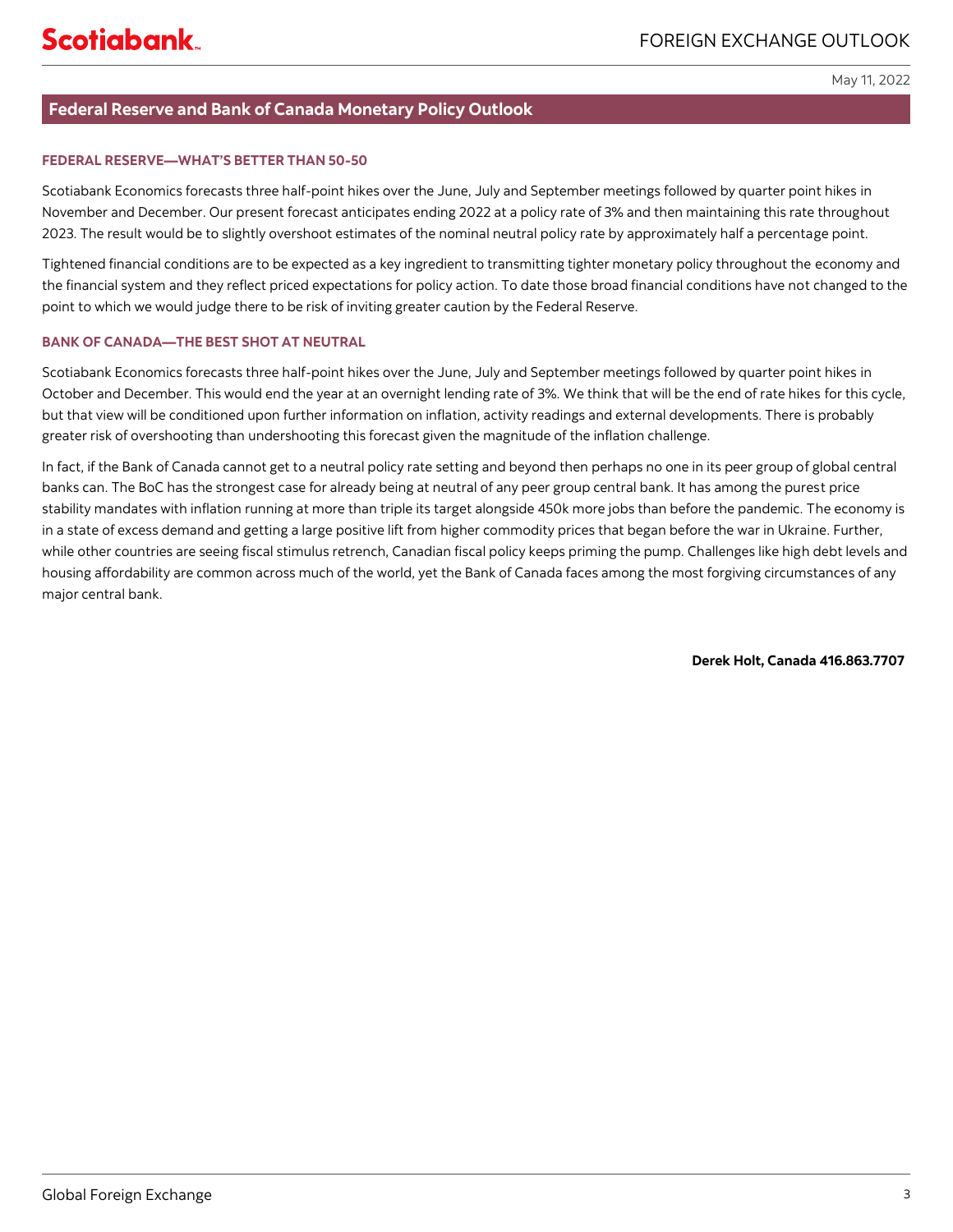# <span id="page-3-0"></span>**Scotiabank**

May 11, 2022

# **North America**

# **USD**

# **USD Strengthens but Good News Priced In Current spot 1251.60**



**USD**—The USD remains king among major currencies. The Fed's aggressive policy tightening steps leaves US yields trading well above most of its peers, boosting the USD's attractiveness as investors search for yield. A lot of good news is priced into the USD at current levels, we believe, but a compelling reason will be required for speculators to sell the USD. If anything, positioning data suggests the long dollar trade is not particularly heavily populated while technical signals remain bullish, if somewhat overextended.

### **Shaun Osborne, Canada 416.945.4538**

# **USDCAD**

### **Weighed Down by Volatility Current spot 1.2945**



**USDCAD**—The CAD retains a soft tone, with losses extending to near 1.30 through early May trade. CAD losses reflect risk aversion, with the CAD retaining one of the highest, negative correlation with US equity markets among the major currencies. This is unfair, we feel, given solid underlying economic fundamentals, CAD-bullish terms of trade developments and Bank of Canada policy settings that we expect will largely keep pace with the hawkish Fed. In the short run at least, technical momentum favours the USD and FX positioning suggests investors are not yet bargain-hunting in the CAD.

# **Scotia Forecasts**

# **Q1-22** 1.25 **Q2-22** 1.25 **Q3-22** 1.20 **Q4-22** 1.20

**Shaun Osborne, Canada 416.945.4538**

# **USDMXN**

# **MXN Outperforms Peers Thanks to US Yields and Growth Ties Current spot 20.2795**



**USDMXN**—The Mexican peso has led its regional peers over the past month, benefiting from its close ties to the US economy poised to lead the world in growth and yields. The failure of the Mexican government's attempt to overturn the constitutional reforms of the power sector could also have boosted the peso's rally (~1% gains in May in spot terms). In terms of real economy flows, we expect remittance flows to slow, but for these to be offset by a continued recovery in tourism, meaning the tie breaker will come back to the manufacturing sector's performance – which will in turn depend on supply chain normalization. Our forecasts for MXN are relatively in line with what's priced into the FX-swaps curve.

### Source: Bloomberg.

| <b>Scotia Forecasts</b> |  |  |  | <b>Q1-22</b> 19.87 <b>Q2-22</b> 20.82 <b>Q3-22</b> 21.21 <b>Q4-22</b> 21.52 |  |
|-------------------------|--|--|--|-----------------------------------------------------------------------------|--|
|                         |  |  |  |                                                                             |  |

**Eduardo Suárez, Mexico +52.55.9179.5174**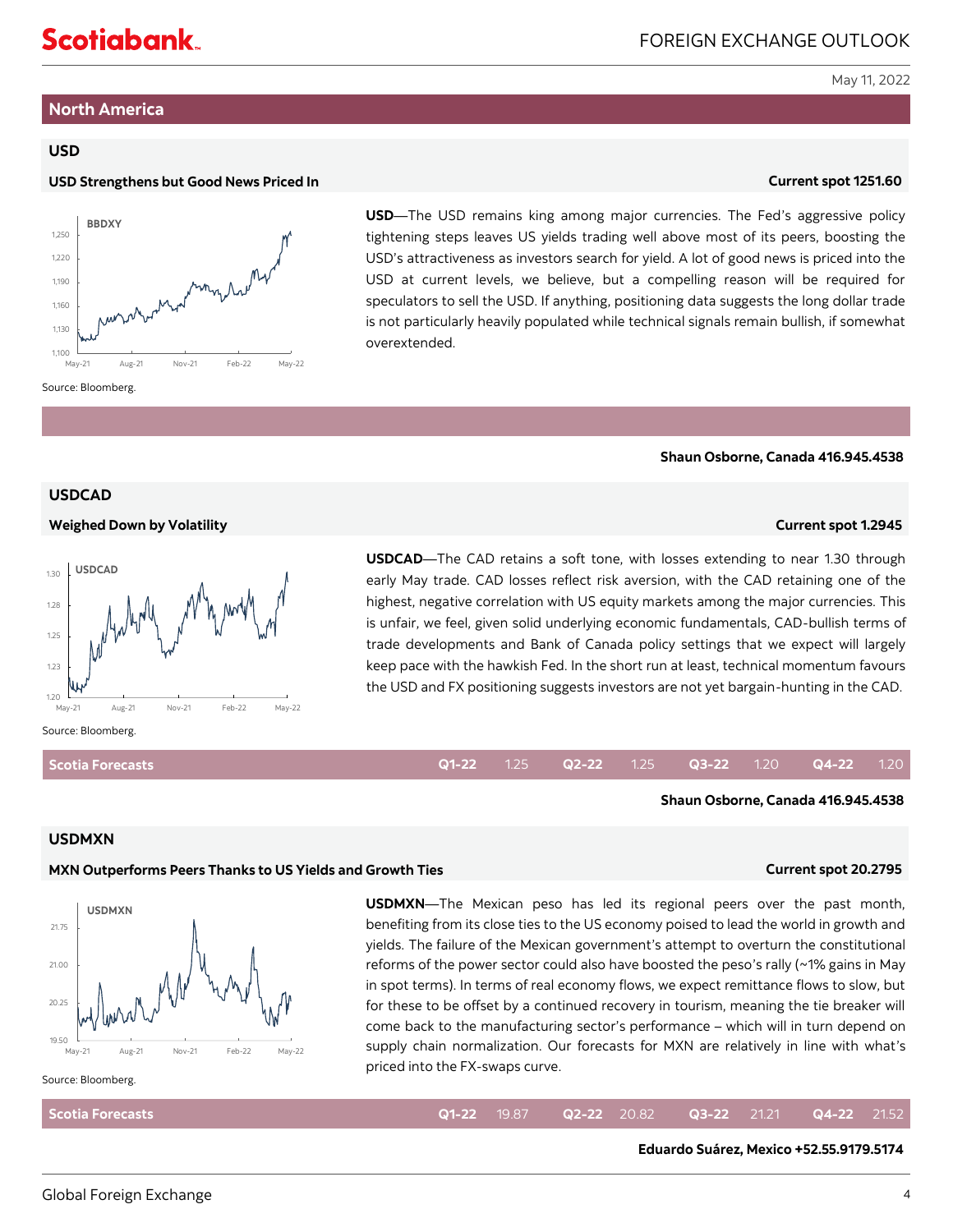# <span id="page-4-0"></span>**Major Currencies**

# **EURUSD**

### **Energy Crisis Offsets Building ECB Hawkishness Current spot 1.0544**



**EURUSD**—The ECB's hawkish pivot has failed to prevent EUR losses amid an even more hawkish Fed, risk-off sentiment, and fears of a marked GDP deceleration. The EUR has generally held above 1.05, but economic and yields headwinds open the door to a new 20-year-low after its early-2017 bottom (1.0341). An end to imports of Russian gas—owing to a Russian halt for failure to pay in rubles—would likely trigger a recession in the Eurozone accompanied by elevated inflation. While this is not our base case, it could pull the EUR to parity against the USD. We think ECB hikes over the remainder of the year are fairly priced, though perhaps modestly over-extended, but the EUR should still strengthen if the bank hikes by four or even five times this year.

| Scotia Forecasts |  |  |  | <b>Q1-22</b> 1.11 <b>Q2-22</b> 1.06 <b>Q3-22</b> 1.08 <b>Q4-22</b> 1.10 |  |
|------------------|--|--|--|-------------------------------------------------------------------------|--|
|                  |  |  |  |                                                                         |  |

### **GBPUSD**

### **Contraction Risks and Overpriced BoE Bets Act vs GBP Current spot 1.2334**

**Juan Manuel Herrera, Canada 416.866.6781**

**Juan Manuel Herrera, Canada 416.866.6781**



**GBPUSD**—Worsening economic risks with the UK's cost-of-living crisis have sharply impacted the GBP mood alongside broad gains for the dollar and risk aversion. At its May policy decision, the BoE projected that even in a scenario where the bank rate holds at 1%, the UK economy will contract in the fourth quarter amid surging energy prices. An interest rate path in line with market pricing would result in an undershooting of the BoE's inflation target in the medium-term. This suggests markets that see a 2.00–2.25% policy rate by end-2022 will be let down by a cautious hiking cycle. With the BoE possibly pausing at one of its upcoming meetings while the Fed continues with its aggressive hiking schedule, the GBP is at risk of testing 1.20.

### **Q1-22** 1.31 **Q2-22** 1.22 **Q3-22** 1.24 **Q4-22** 1.25

### **USDCHF**

**Scotia Forecasts**

### **Mon-Pol Contrast to See Further CHF Weakness Current spot 0.9912**



**USDCHF**—The CHF has weakened by about 7% since late-March due to a continued widening of yield differentials against the USD and persistently weak Swiss terms of trade due to high energy prices. The franc has not benefitted from its usual haven status given Switzerland's greater economic exposure to the war in Ukraine compared to the US. Additionally, the hawkish Fed has made the USD more appealing from a carry trade perspective. The recent leg lower in the CHF and building inflation may prompt the SNB to open the door to policy tightening this year. However, any adjustment will likely only be minor and significantly lag that in the US—and even the Eurozone—over the medium term, resulting in further CHF weakness against USD and EUR.

### Source: Bloomberg.

**Scotia Forecasts Q1-22** 0.92 **Q2-22** 0.99 **Q3-22** 0.97 **Q4-22** 0.95

### **Juan Manuel Herrera, Canada 416.866.6781**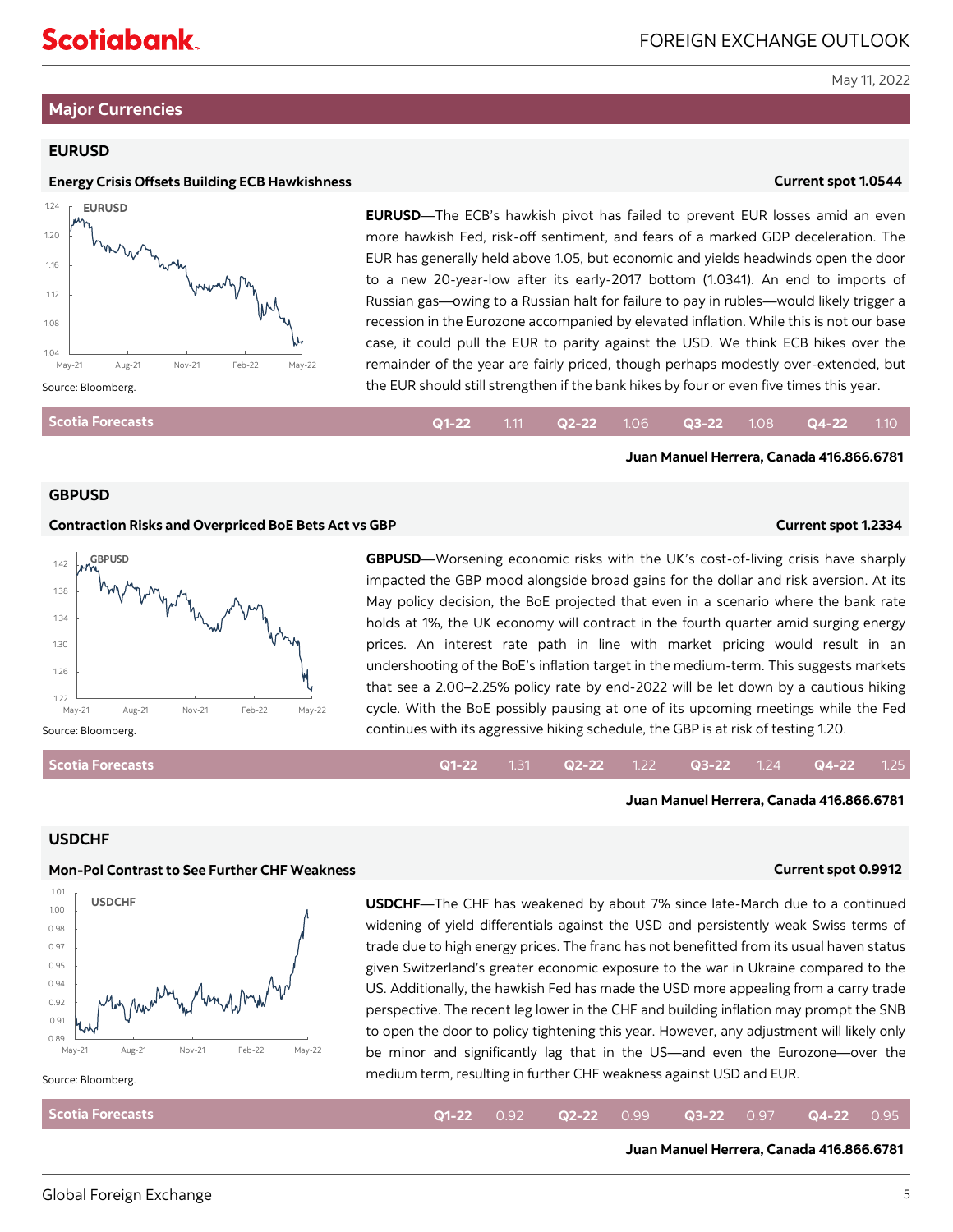# **Major Currencies** *(continued…)*

# **USDJPY**

# **Little Help for JPY Against Dovish BoJ and High Energy Prices Current spot 130.28**



**USDJPY**—The BoJ's adherence to ultra-dovish settings, and doubling down on them with yields under pressure, have combined with surging energy prices to take the JPY to a two-decade-low against the USD. With no significant steps to counteract the currency's slide aside from half-hearted verbal intervention from Fin Min officials later contradicted by Kuroda pointing to the net benefits of a weak yen—the JPY will need the support of a) easing Fed hike bets, and/or b) a decline in energy prices to counteract the recent trend. We think a large share of the negative headwinds for the JPY have already been factored in, so the potential for additional losses looks limited unless crude oil and natural gas prices unexpectedly embark on another leg higher.

| Scotia Forecasts |  |  |  | <b>Q1-22</b> 122 <b>Q2-22</b> 130 <b>Q3-22</b> 130 <b>Q4-22</b> 125 |  |
|------------------|--|--|--|---------------------------------------------------------------------|--|
|                  |  |  |  |                                                                     |  |

### **AUDUSD**

### **AUD Focused on China Outlook; RBA Hike Bets a Risk Current spot 0.6999**



have turned their focus to the China COVID-19 situation as an AUD driver. Since mid-April, declines in iron ore prices amid a worsening Chinese economic outlook, in addition to a broad push in favour of the USD, have pulled the AUD to its weakest level since summer 2020. The bar for additional AUD gains on RBA speculation is high as markets have already positioned for around 250 bps in additional hikes this year; excessive, we think. An improved risk mood as Chinese lockdowns end should help the AUD, as should the RBA effecting the expected rate hikes. But the possibility of the RBA deviating significantly from the market-implied path presents an important AUD risk.

**AUDUSD**—The RBA's surprise 25 bps hike in May was quickly ignored by markets that

**Scotia Forecasts**

**Q1-22** 0.75 **Q2-22** 0.70 **Q3-22** 0.72 **Q4-22** 0.74

**Tuuli McCully, Singapore +65.6305.8313** 

**Juan Manuel Herrera, Canada 416.866.6781**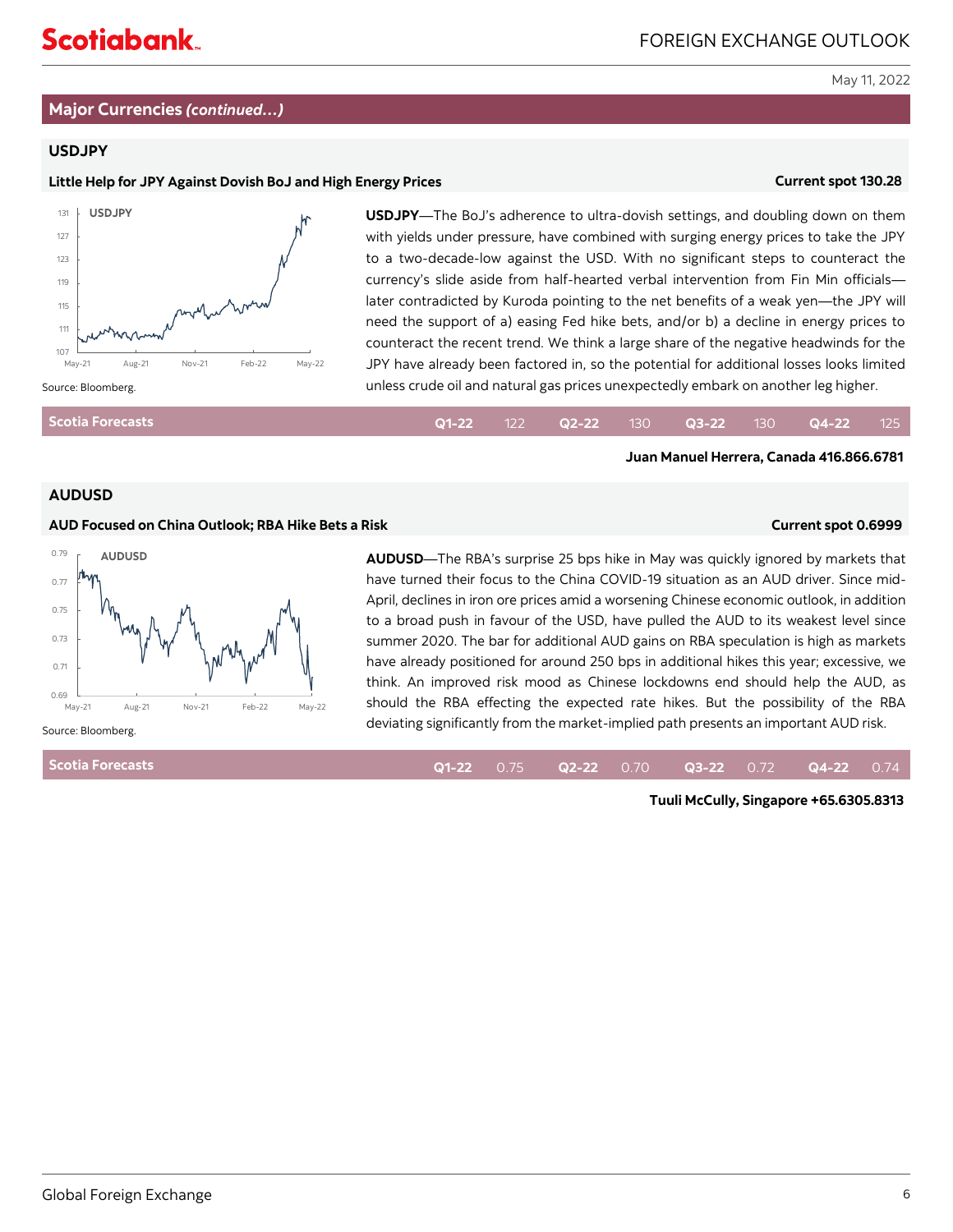# <span id="page-6-0"></span>**Latin America**

# **USDBRL**

# **BRL Depreciates but Remains a Global Outperformer Current spot 5.1171**



**USDBRL**—Despite year-to-date gains of 13.5% on a total returns' basis, the BRL lost its shine so far in May, with a month-to-date drop of about 3% in spot. The top expandedmajors currency performer is now the RUB on a total return basis, pushing the BRL into second place in 2022. The BRL's stall is driven by concerns over global growth, which have dented the rise in commodity prices, at the same time as concerns over Brazilian public finances surface with the rise in global yields. Brazil's public sector needs to roll over around 25% of its GDP in debt, and local yields have spiked north of 12% in some nodes of the curve, meaning debt rollover will put pressure on fiscal dynamics.

### Source: Bloomberg.

| <b>Scotia Forecasts</b> |  |  |  | $Q1-22$ 4.74 $Q2-22$ 5.04 $Q3-22$ 4.92 $Q4-22$ 4.72 |  |
|-------------------------|--|--|--|-----------------------------------------------------|--|
|                         |  |  |  |                                                     |  |

# **USDCOP**

### **COP Weakens on Risk-Off Sentiment, Presidential Election Risks Current spot 4,083.24**

**Eduardo Suárez, Mexico +52.55.9179.5174**



**USDCOP**—The COP has followed the global risk-off tone, weakening by about 10% since mid-Apr despite high oil prices and stronger economic activity. Global slowdown fears owing to high inflation and hawkish central banks has benefitted the USD—with the COP reaching the 4,100 level amid elevated volatility. We expect this volatility to continue under still-high uncertainty related to China's COVID-19 policy, the Russia-Ukraine conflict, and persistent world inflation. The presidential election around the corner may also add to COP volatility. We expect the COP to continue hovering around COP4,000–4,200. We maintain a constructive outlook post-elections, however, as the strong Colombian economy should help the COP return to levels closer to 3,800 by the end of the year.

### **Scotia Forecasts**

### **Q1-22** 3,764 **Q2-22** 3,933 **Q3-22** 3,770 **Q4-22** 3,755

**Sergio Olarte, Colombia +57.1.745.6300 Ext. 9166**

### **USDCLP**

# **CLP Depreciates Amid Weaker Copper and Global Growth Fears Current spot 859.59**



**USDCLP**—Since the beginning of April, the CLP has depreciated nearly 10%, driven by the worsening outlook for the Chinese economy and the impact of the Russian invasion of Ukraine. Additionally, market expectations point to further increases in the Fed Funds rate, supporting a strong dollar index (DXY). Copper prices have fallen over 10% and the DXY has appreciated around 5%. In the short term, CLP will continue to be determined by external factors. Looking ahead, we revised upward our forecast for the exchange rate to reach 820 in December once external risks dissipate, still reflecting a discount compared to its emerging market peers while discussions on a new Constitution and government reforms continue.

**Q1-22** 786 **Q2-22** 850 **Q3-22** 850 **Q4-22** 820

# **Scotia Forecasts**

**Aníbal Alarcón, Chile +56.2.2619.5435**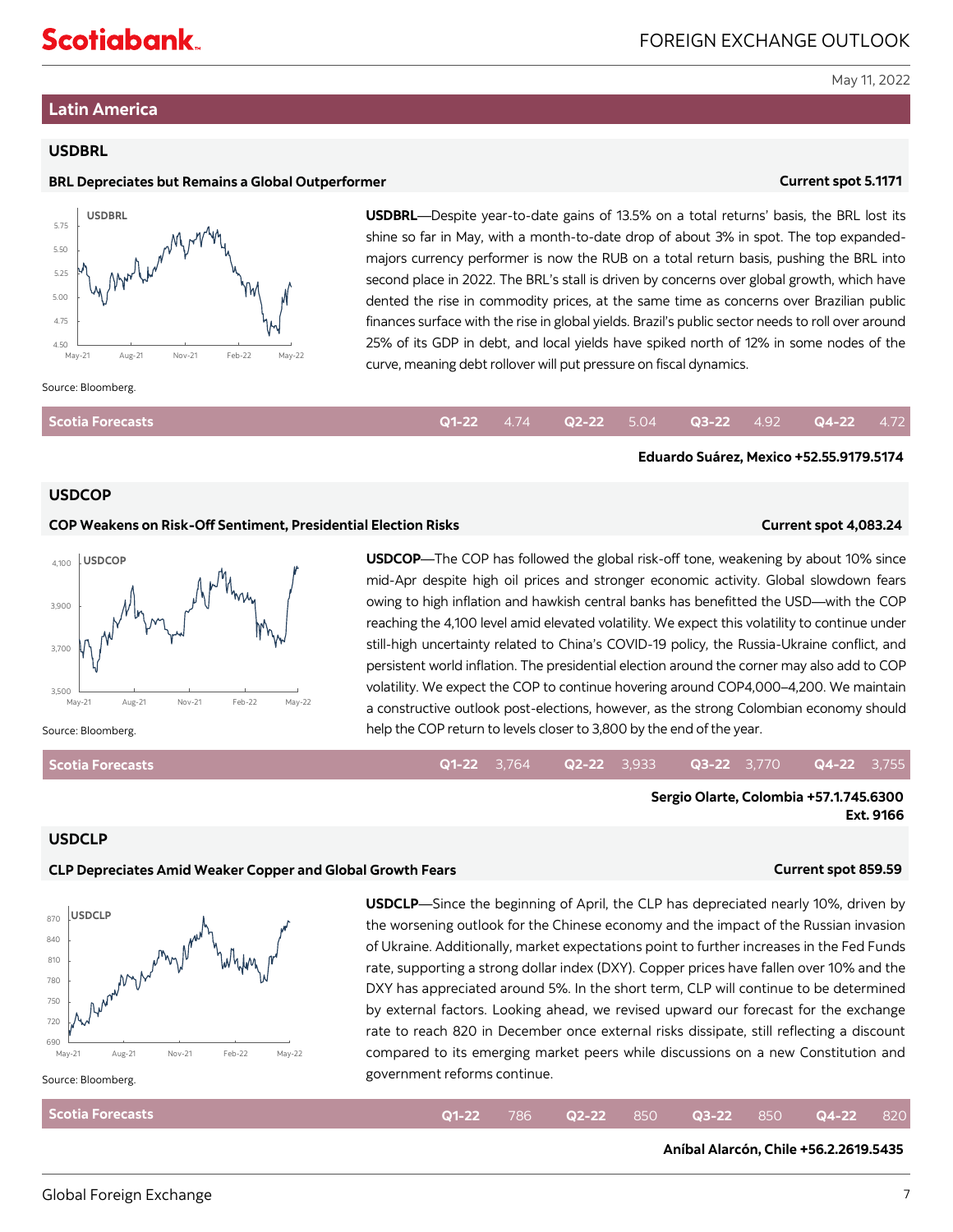# **Latin America** *(continued…)*

# **USDPEN**

# **Broad Dollar Gains Weigh on PEN, Uncertainty Remains High <b>State of Current spot 3.7730 Current spot 3.7730**



**USDPEN**—The PEN has depreciated by about 2% since our previous report (Apr. 6, 2022), after the end of a period of higher supply of US dollars for corporate tax payments. The demand for dollars was mainly triggered by offshore and corporate accounts, driven by the broadly stronger dollar, a more aggressive stance by the Fed, widespread depreciation in the Latam currencies, and by the ongoing political noise in Peru. Our forecast remains a 5% appreciation for the entire year, with a USDPEN exchange rate of 3.80. Uncertainty remains high, including the risk of domestic and regional political events and larger-than-expected monetary adjustments. Since our last report, the BCRP has sold USD 392 mn in spot markets which, in practice, has offset USD 474 mn in maturing foreign exchange derivatives over this period.

| <b>Scotia Forecasts</b> |  |  |  |  |  |  | $Q1-22$ 3.68 $Q2-22$ 3.80 $Q3-22$ 3.90 $Q4-22$ 3.80 |  |
|-------------------------|--|--|--|--|--|--|-----------------------------------------------------|--|
|-------------------------|--|--|--|--|--|--|-----------------------------------------------------|--|

**Mario Guerrero, Peru +51.1.211.6000 Ext. 16557**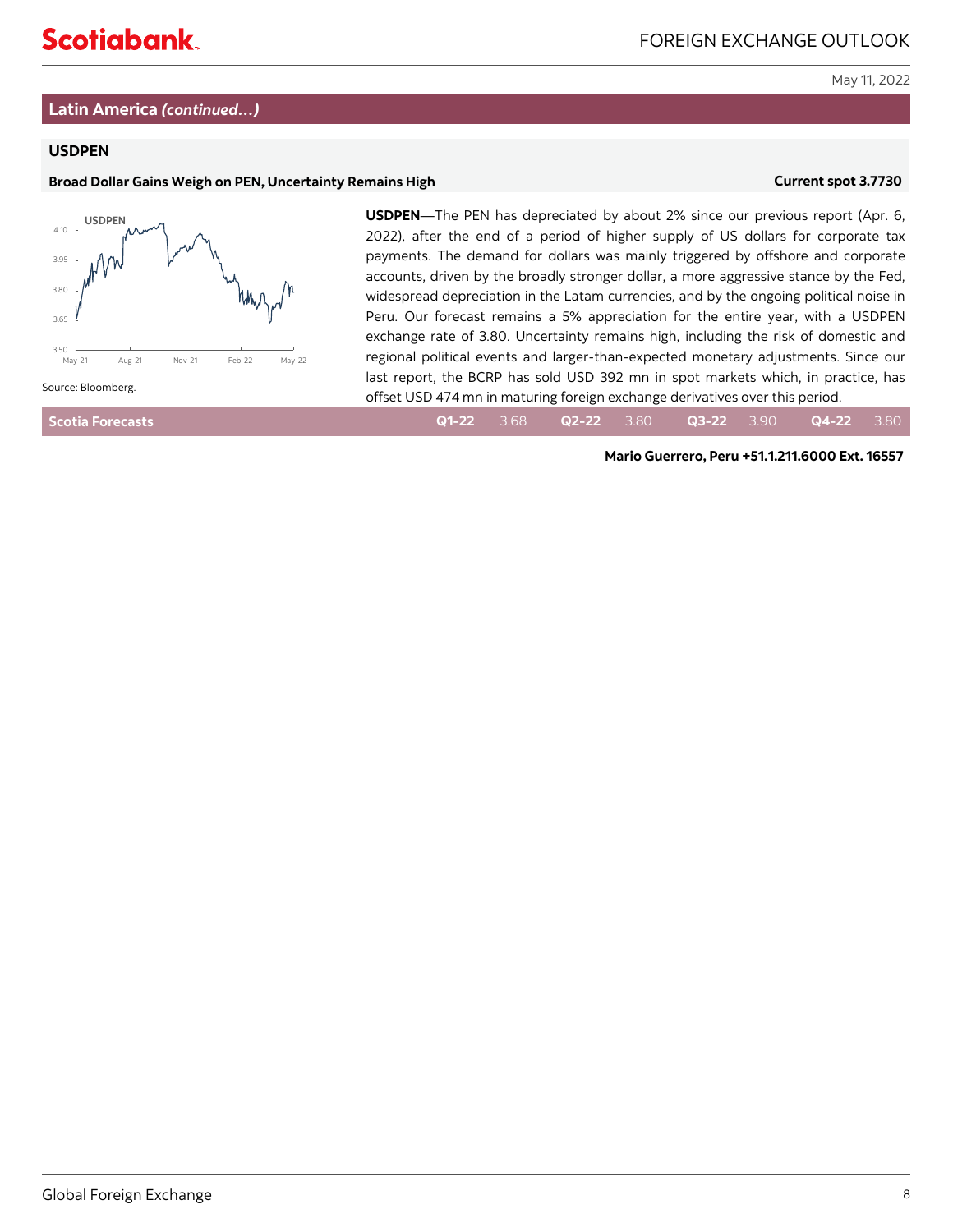# <span id="page-8-0"></span>**Asia**

# **USDCNY**

### **Economic Support Measures Help Steady CNY Current spot 6.7207 and 2012 10:00 Current spot 6.7207**



**USDCNY**—China's economic activity is expected to stabilize and improve in the third quarter, with the authorities rolling out more stimulus measures. On April 29, China's Politburo promised to step up policy support for the world's second largest economy while vowing to contain the country's worst COVID-19 outbreak since 2020. China's COVID-19 situation is improving in Shanghai and Beijing, which may help stabilize market sentiment in the weeks ahead. USDCNH is likely to trade between 6.6 and 6.8 in the coming weeks, while remaining susceptible to a broader market tone.

| Scotia Forecasts |  |  |  | $Q1-22$ 6.34 $Q2-22$ 6.70 $Q3-22$ 6.70 $Q4-22$ 6.60 |  |
|------------------|--|--|--|-----------------------------------------------------|--|
|                  |  |  |  |                                                     |  |

### **USDINR**

### **Risk Aversion, Weaker External Accounts Weaken INR Current spot 77.2375**

**Qi Gao, Singapore +65.6305.8396**

**Qi Gao, Singapore +65.6305.8396**



**USDINR**—India's central bank raised its policy rate by 40 bps to 4.40% in a surprise move on May 4 to curb inflationary pressure. The monetary tightening is likely to dent sentiment in Indian financial markets and prompt foreign investors to further reduce their holdings in Indian equities and bonds while the US central bank is exiting from its ultra-easy monetary policy. Meanwhile, India's current account and trade deficits are expected to widen further amid resilient oil prices. USDINR will likely fluctuate in a range of 76–78 at present but remain in a gradually ascending channel.

### Source: Bloomberg.

**Scotia Forecasts**

### **Q1-22** 75.8 **Q2-22** 76.0 **Q3-22** 76.0 **Q4-22** 75.0

### **USDKRW**

### **KRW Prone to Losses on Geo-Political Risks, Equity Outflows Current spot 1,275.53**



**USDKRW**—We are keeping a close eye on the geopolitical situation on the Korea Peninsula, with CNN reporting that North Korea may be ready for an underground nuclear test this month. South Korea's trade deficit swelled to USD 2.66 bn in April from USD 115 mn in March when the balance swung back into a deficit amid booming commodity prices. On May 10, the tech-heavy KOSPI share index fell below the longheld 2,600 support level amid continued equity outflows. We expect the Bank of Korea to leave policy rate unchanged on May 26 and anticipate USDKRW trading between

Source: Bloomberg.

| $May-21$                | Aug-21 | <b>Nov-21</b> | Feb-22 | May-22 | 1,250 and 1,300 this month. |                    |                    |                       |               |  |
|-------------------------|--------|---------------|--------|--------|-----------------------------|--------------------|--------------------|-----------------------|---------------|--|
| ource: Bloomberg.       |        |               |        |        |                             |                    |                    |                       |               |  |
| <b>Scotia Forecasts</b> |        |               |        |        |                             | <b>Q1-22</b> 1.212 | <b>Q2-22</b> 1,260 | $\bullet$ Q3-22 1.260 | $Q4-22$ 1,240 |  |
|                         |        |               |        |        |                             |                    |                    |                       |               |  |

### **Qi Gao, Singapore +65.6305.8396**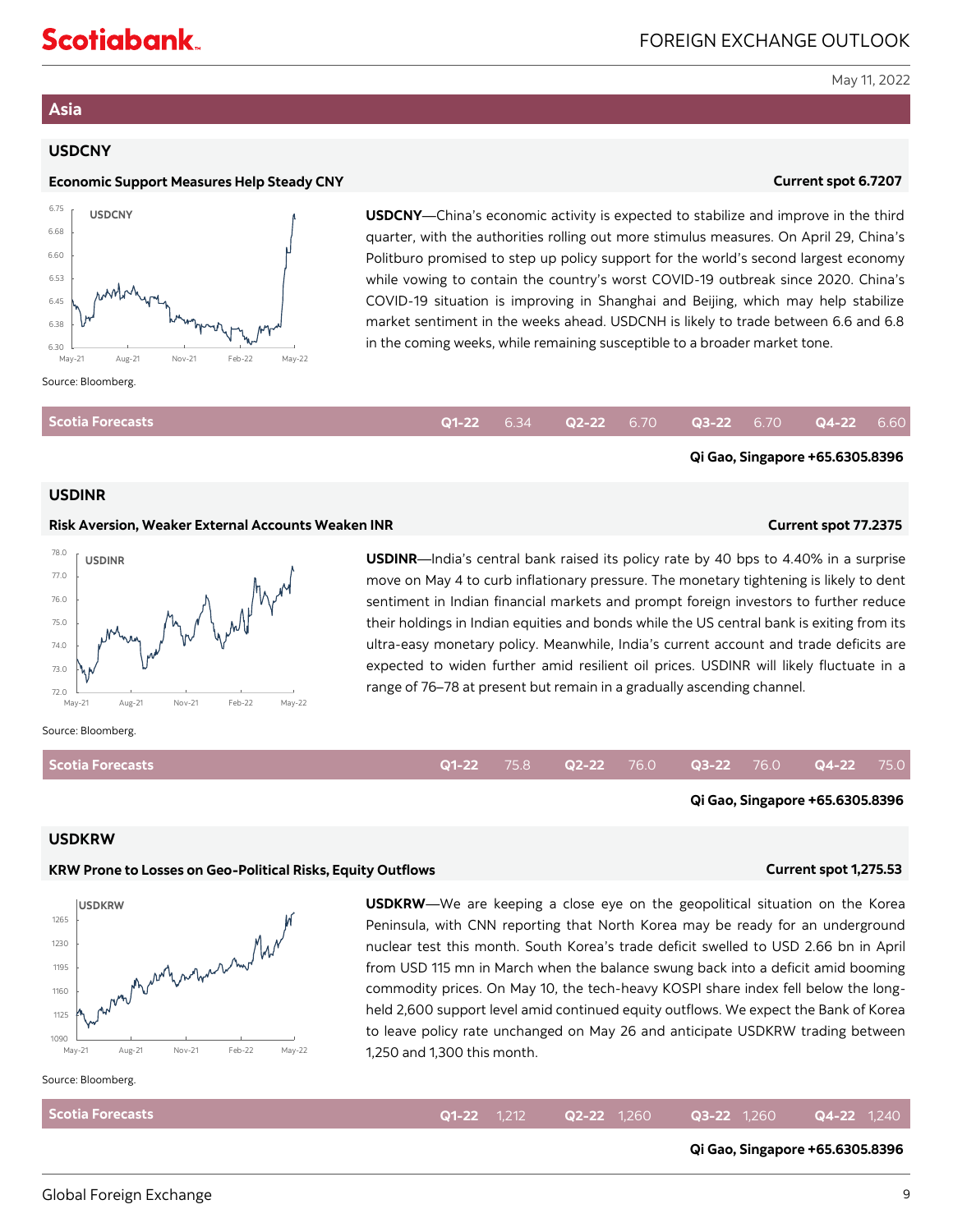# **Asia** *(continued…)*

# **USDTHB**



**USDTHB**—Thailand's finance ministry said on April 27 that the baht will strengthen later this year on the improving economy. The nation's current account moved to a surplus of USD 1.245 bn in March from a USD 652 mn deficit in February, partly due to the nation's recovering tourism. The government expects foreign arrivals to increase steadily from May and average at least one million a month in the fourth quarter following the scrapping of mandatory Covid tests for visitors. USDTHB will likely trade between 34 and 35 in the weeks ahead and will slide towards the 34 level if there is a retracement in the DXY Index on possibly improving market sentiment.

|--|

### **USDTWD**

### **Competitive Pressures Keep TWD on the Defensive Current spot 29.693**

**Qi Gao, Singapore +65.6305.8396**



**USDTWD**—Taiwan's economic activity may be losing some momentum as indicated by declining business indicators. Foreign investors could continue offloading local shares, with the tech-heavy TWSE share index likely to stretch its losses once breaching the long-held 16,000 support level. In addition, a weaker TWD will help boost local exporters' competitiveness, considering marked drops in the JPY, KRW and CNY. USDTWD is likely to trade between 29.5 and 30.0 with upward bias.

**Scotia Forecasts**

### **USDSGD**

# **Range Trade in Prospect Current spot 1.3867**



**Qi Gao, Singapore +65.6305.8396**

**USDSGD**—The Monetary Authority of Singapore (MAS) tightened monetary policy on April 14, the third time in six months, aiming to "slow the inflation momentum and help ensure medium-term price stability." MAS core inflation rose to 2.9% y/y in March from 2.2% y/y a month ago, above market estimate of 2.5% y/y. After the S\$NEER policy tightening, the SGD is expected to follow a broader market sentiment, while retaining its tight correlation with the EUR. USDSGD will fluctuate between 1.38 and 1.40 for now, and will decline towards the low end of the range once market sentiment improves. **Q1-22** 33.3 **Q2-22** 33.0 **Q3-22** 33.0 **Q4-22** 32.0 **Q4-22** 32.0 **Q1-22** 3.30 **Q1-22** 2.00 **Q1:00 G11-22 Current spot 29.693 Current spot 29.693 Current spot 20.6 <b>Current spot 20.6 <b>Current spot 20.6 Current spo** 

### Source: Bloomberg.

| Scotia Forecasts |  |  |  | <b>Q1-22</b> 1.35 <b>Q2-22</b> 1.38 <b>Q3-22</b> 1.38 <b>Q4-22</b> 1.36 |  |
|------------------|--|--|--|-------------------------------------------------------------------------|--|
|                  |  |  |  |                                                                         |  |

# **Qi Gao, Singapore +65.6305.8396**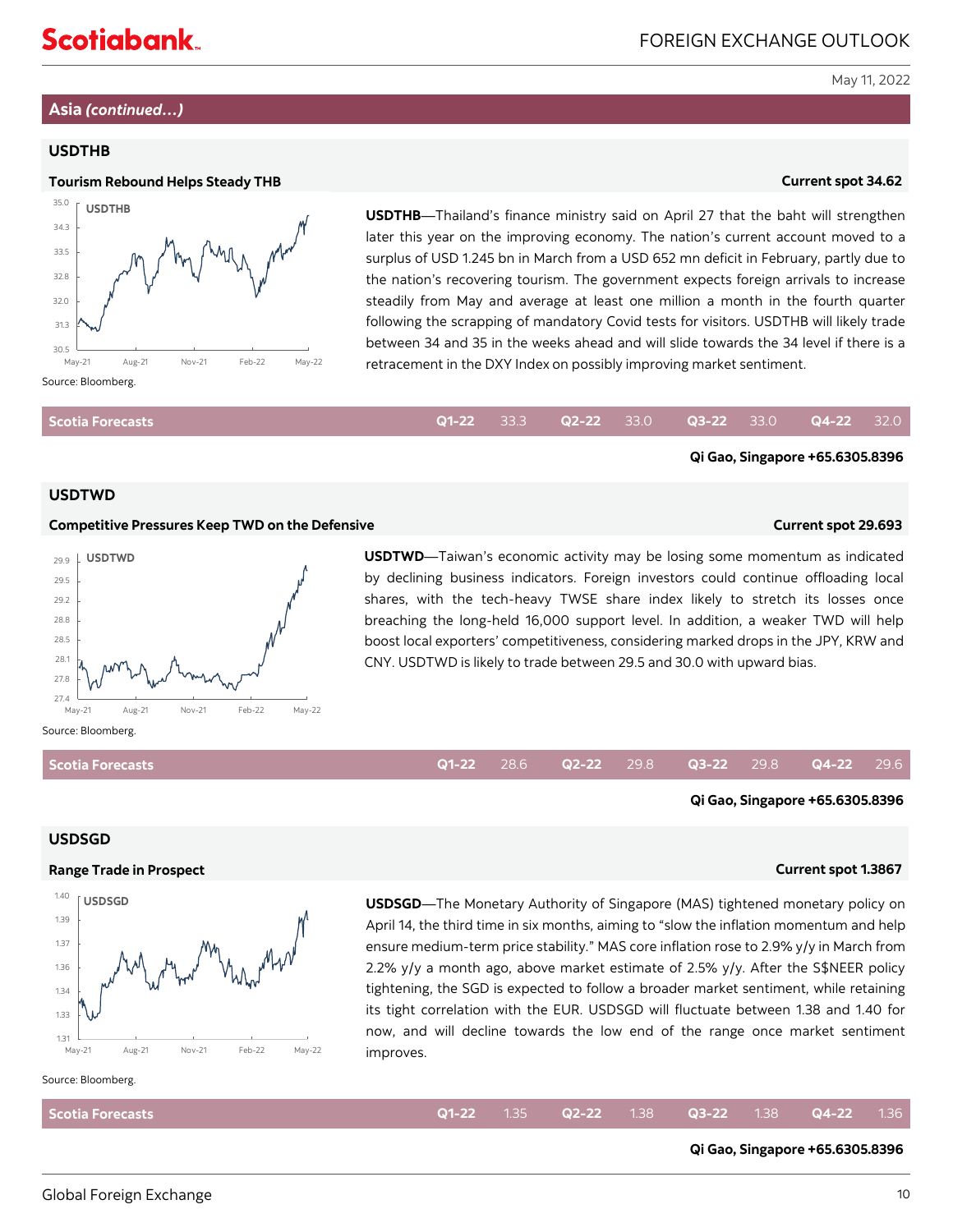**FOREIGN EXCHANGE STRATEGY**

May 11, 2022

This publication has been prepared by The Bank of Nova Scotia (Scotiabank) for informational and marketing purposes only. Opinions, estimates and projections contained herein are our own as of the date hereof and are subject to change without notice. The information and opinions contained herein have been compiled or arrived at from sources believed reliable, but no representation or warranty, express or implied, is made as to their accuracy or completeness and neither the information nor the forecast shall be taken as a representation for which Scotiabank, its affiliates or any of their employees incur any responsibility. Neither Scotiabank nor its affiliates accept any liability whatsoever for any loss arising from any use of this information. This publication is not, and is not constructed as, an offer to sell or solicitation of any offer to buy any of the currencies referred to herein, nor shall this publication be construed as an opinion as to whether you should enter into any swap or trading strategy involving a swap or any other transaction. The general transaction, financial, educational and market information contained herein is not intended to be, and does not constitute, a recommendation of a swap or trading strategy involving a swap within the meaning of U.S. Commodity Futures Trading Commission Regulation 23.434 and Appendix A thereto. This material is not intended to be individually tailored to your needs or characteristics and should not be viewed as a "call to action" or suggestion that you enter into a swap or trading strategy involving a swap or any other transaction. You should note that the manner in which you implement any of the strategies set out in this publication may expose you to significant risk and you should carefully consider your ability to bear such risks through consultation with your own independent financial, legal, accounting, tax and other professional advisors. Scotiabank, its affiliates and/or their respective officers, directors or employees may from time to time take positions in the currencies mentioned herein as principal or agent, and may have received remuneration as financial advisor and/or underwriter for certain of the corporations mentioned herein. Directors, officers or employees of Scotiabank and its affiliates may serve as directors of corporations referred to herein. All Scotiabank products and services are subject to the terms of applicable agreements and local regulations. This publication and all information, opinions and conclusions contained in it are protected by copyright. This information may not be reproduced in whole or in part, or referred to in any manner whatsoever nor may the information, opinions and conclusions contained in it be referred to without the prior express written consent of Scotiabank.

™ Trademark of The Bank of Nova Scotia. Used under license, where applicable. Scotiabank, together with "Global Banking and Markets", is a marketing name for the global corporate and investment banking and capital markets businesses of The Bank of Nova Scotia and certain of its affiliates in the countries where they operate, all members of the Scotiabank group and authorized users of the mark. The Bank of Nova Scotia is incorporated in Canada with limited liability and is authorised and regulated by the Office of the Superintendent of Financial Institutions Canada. The Bank of Nova Scotia and Scotiabank Europe plc are authorised by the UK Prudential Regulation Authority. The Bank of Nova Scotia is subject to regulation by the UK Financial Conduct Authority and limited regulation by the UK Prudential Regulation Authority. Scotiabank Europe plc is authorised by the UK Prudential Regulation Authority and regulated by the UK Financial Conduct Authority and the UK Prudential Regulation Authority. Details about the extent of The Bank of Nova Scotia's regulation by the UK Prudential Regulation Authority are available on request. Scotiabank Inverlat, S.A., Scotia Inverlat Casa de Bolsa, S.A. de C.V., and Scotia Inverlat Derivados, S.A. de C.V., are each authorized and regulated by the Mexican financial authorities. Not all products and services are offered in all jurisdictions. Services described are available in jurisdictions where permitted by law.